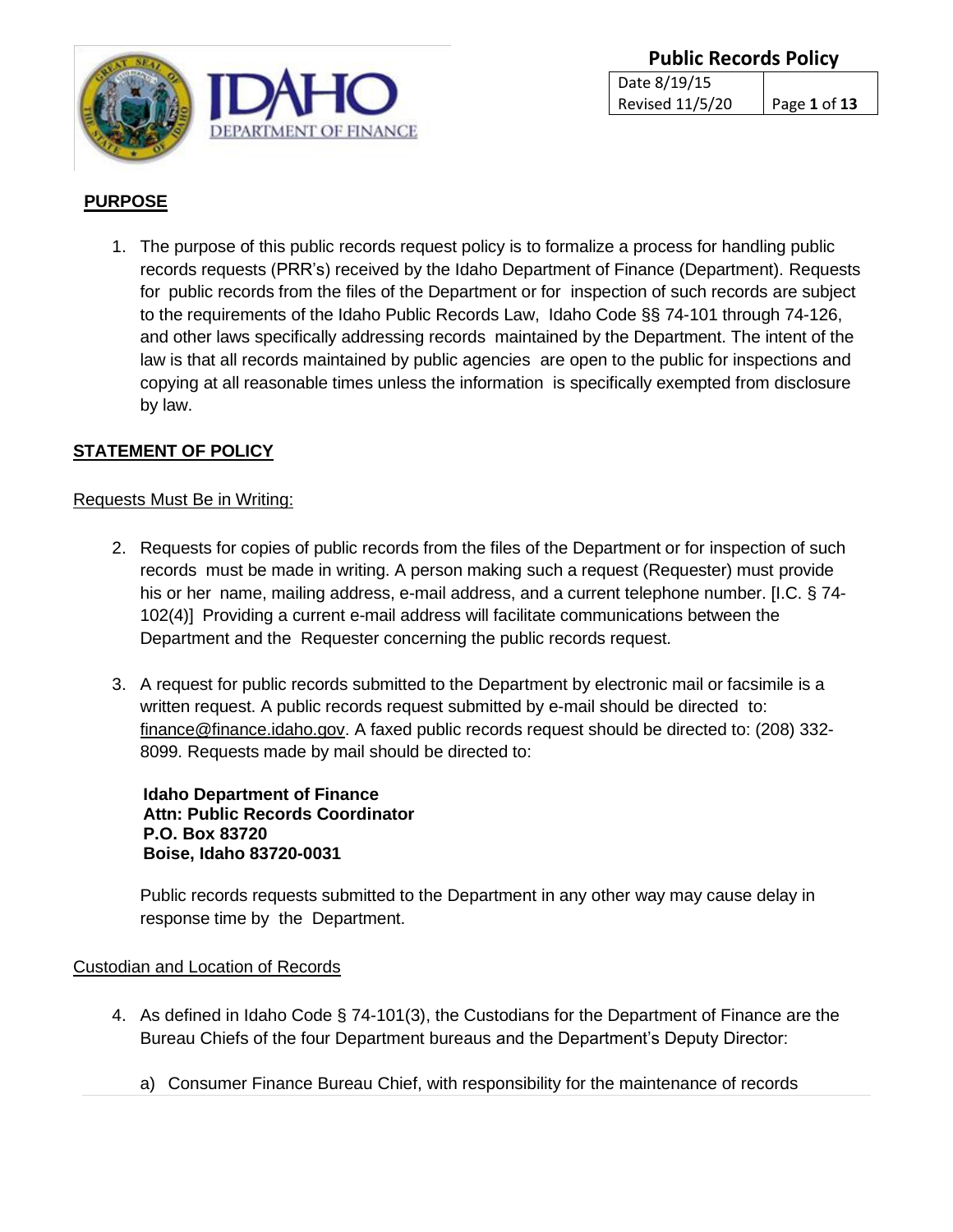

relating to mortgage activities, consumer lending, and credit services.

- b) Financial Institutions Bureau Chief, with responsibility for the maintenance of records relating to state-charted financial institutions.
- c) Securities Bureau Chief, with responsibility for the maintenance of records relating to securities and investments, escrow activities, money services businesses, and endowment care cemeteries.
- d) Supporting Services Bureau Chief, with responsibility for the maintenance of records relating to the administration of the Department.
- e) Deputy Director, with responsibility to act as the Department Public Records Coordinator in facilitating the Department's response to public records requests.

Alternate or additional Department personnel may be designated as a Custodian to fulfill the purposes of this policy.

5. The records of the Department are physically maintained at the Department's business location at 800 Park Boulevard, Ste 200, Boise, Idaho, 83712. Historical and archival records of the Department may be stored from time to time at secure remote locations.

## Treatment of a Request

6. All PRR's received by a Department official or employee shall be forwarded, promptly upon receipt, to the Custodian with responsibility for the record sought. Requests should be hand delivered to a Custodian when practical. In the event a PRR is delivered to a Custodian via email or other method, the employee delivering the PRR should confirm on the date of delivery that the Custodian received the PRR. The Custodian receiving a PRR must route the request to any other Custodians as appropriate and shall ensure that the request is responded to by the Department.

# Response Time

7. A public records request shall be deemed to be received by the Department on the date the Department receives a written request, whether in paper or electronic form. If the request is submitted electronically, it must be directed to the address as set forth in paragraph 3 above, and the date of receipt shall be the date the electronic file is received by the Department. If a request is submitted electronically to a Department employee's email address without also copying the email address in paragraph 3 above, then the timeframes may not be deemed to start while the employee is absent. If the request is submitted by fax, it must be directed as set forth in paragraph 3 above, and the date of receipt shall be the date the fax is received by the Department.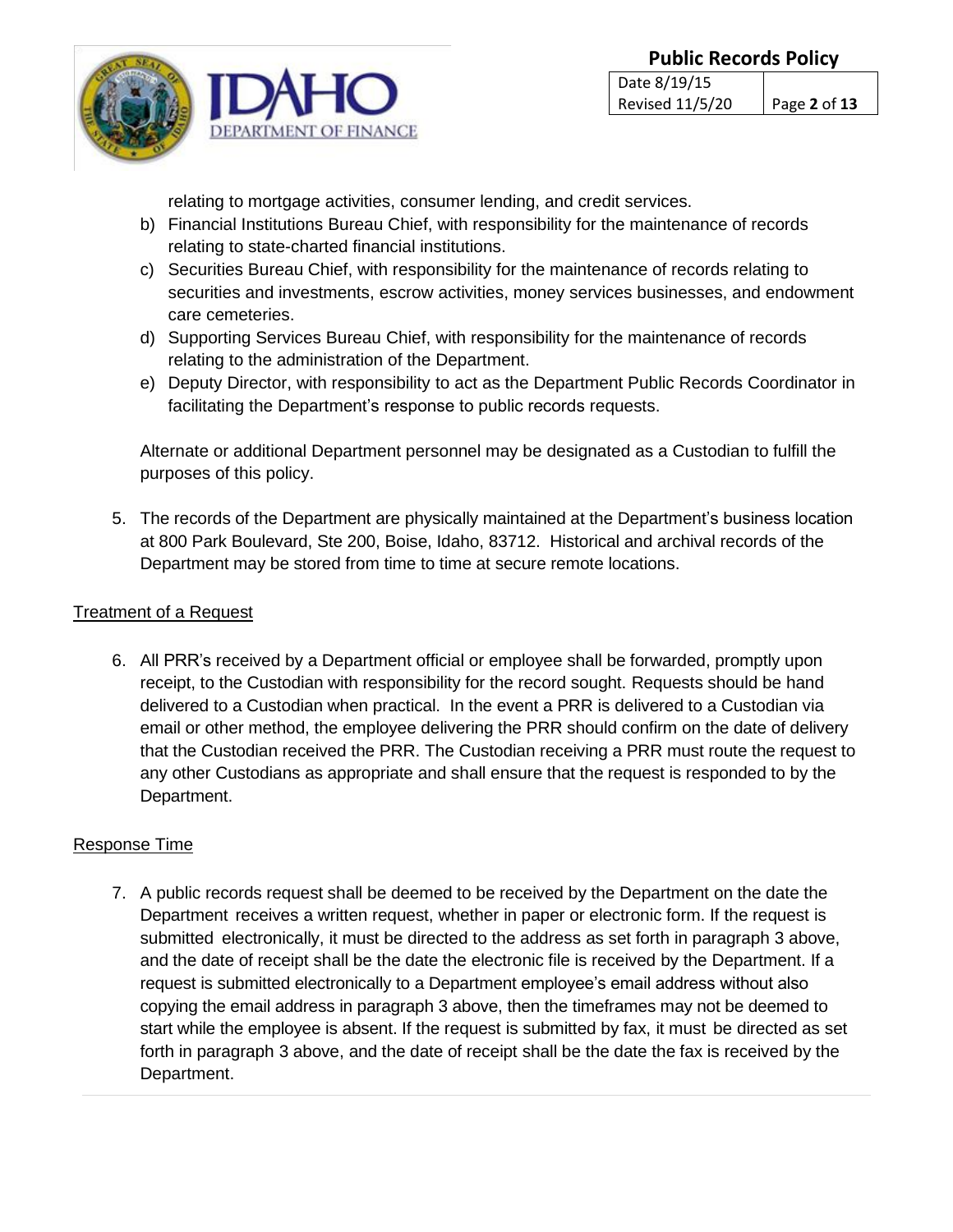

- 8. After the Department receives a request for public records as set forth in paragraph 5 above, it shall either grant or deny the request within three (3) working days of the date of the receipt of the request. If the Department determines that a longer period of time is needed to locate or retrieve the records requested, the Department shall notify the Requester in writing that a longer period of time is needed, and that such records will be provided no later than ten (10) working days following receipt of the request. [I.C. § 74-103(1)]
- 9. If the Department determines that existing electronic records requested by a Requester will first have to be converted to another electronic format by the Department or by a third party and that such conversion cannot be completed within (10) ten working days, the Department shall so notify the Requester in writing. In that event, the Department shall provide the converted public records at a time mutually agreed upon between the Department and the Requester, with consideration given to any limitations that may exist due to the process of conversion or due to the use of a third party to make the conversion. [I.C. § 74-103(1)]

### Scope of the Request

- 10. When a request is received that is broad or unclear, it is appropriate for the Custodian or a Department attorney to contact the Requester to clarify the request. The Custodian may explain what records are available and help identify the material that the Requester is seeking. The Custodian or Department attorney will document the conversation and any changes to the original request. If the request is significantly altered by the Requester as a result of the discussion, the Requester will be asked to submit a new request.
- 11. The Department may provide information to help the Requester narrow the scope of the request or to help the Requester make the request more specific when the response to the request is likely to be voluminous or require payment as provided in section 74-102(9), Idaho Code.
- 12. After receipt of a PRR, the Department shall make no inquiry of the Requester, except:
	- a) To verify the identity of the Requester in accordance with section 74-113, Idaho Code;
	- b) To ensure that the requested record or information will not be used for purposes of a mailing or telephone list prohibited by section 74-120, Idaho Code, or as otherwise prohibited by law;
	- c) As required for purposes of protecting personal information from disclosure under Chapter 2, title 49, Idaho Code and federal law. [I.C. § 74-102(5)]
- 13. The Custodian shall not review, examine or scrutinize any copy, photograph or memoranda in the possession of a Requester and shall extend to the person all reasonable comfort and facility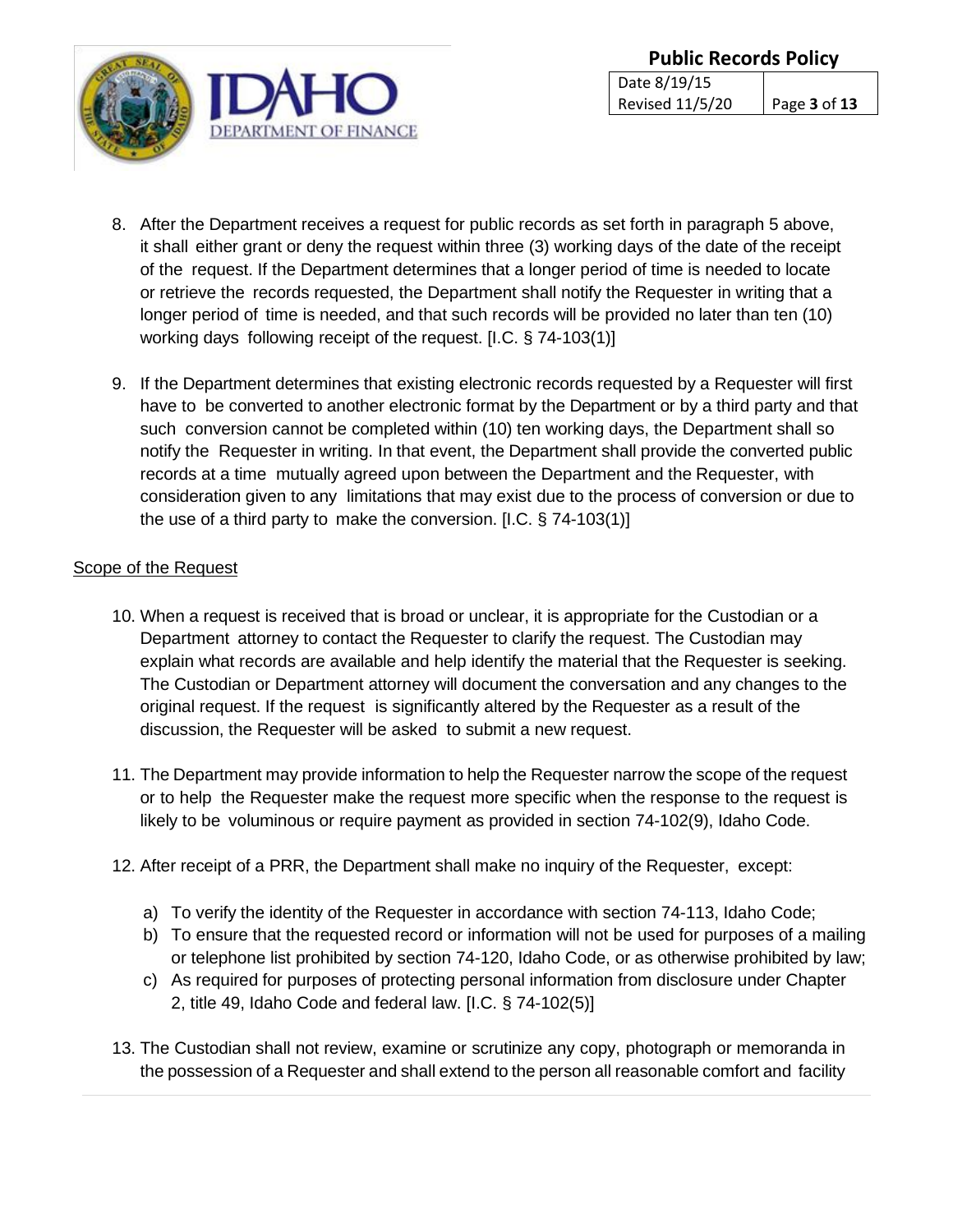

for the full exercise of the right granted under this act. [I.C. § 74-102(6)]

14. The Department will not provide public information in a format not used by the Department in the normal course of business. Extra charges incurred by the Department in preparing such public information in the new format may be charged to the Requester. Further, the Department will not create a new document that does not already exist in its records in response to a public records request.

#### Type of Records

- 15. The Department has four Bureaus. The Consumer Finance Bureau, the Financial Institutions Bureau, the Securities Bureau, and the Supporting Services Bureau. The Department keeps and maintains records that relate to the administration by these Bureaus. In compliance with Idaho Code § 74-119, the following are guidelines on the subject matter of the Department's records, organized by Bureau.
- 16. The Consumer Finance Bureau maintains regulatory and licensing records related to mortgage lender, brokers, and loan originators, collection agencies, credit/debt counselors, credit repair organizations, debt buyers, consumer lenders, payday lenders, and title lenders. Records include license applications, examination reports, general correspondence, consumer complaints, investigative reports, and administrative and judicial enforcement actions.
- 17. The Financial Institutions Bureau maintains regulatory and chartering records related to statechartered commercial banks, savings banks, credit unions, bank holding companies, trust companies and business and industrial development corporations. Records include examination reports, call reports, general correspondence, consumer complaints, investigative reports, and administrative and judicial enforcement actions.
- 18. The Securities Bureau maintains regulatory records related to the securities industry, including the sale of investment securities (e.g. stocks and bonds) and the records of individuals and entities (e.g. stockbrokers, broker-dealers, investment advisers, and companies raising capital) that offer investments to the public or that advise the public regarding investments. The Bureau also maintains records related to escrow agencies, money services businesses, and endowment care cemeteries. The types of records maintained by the Bureau include audit and inspection reports, securities registration statements, examination reports, licensing applications, notice filings, general correspondence, consumer complaints, investigative reports, and administrative and judicial enforcement actions.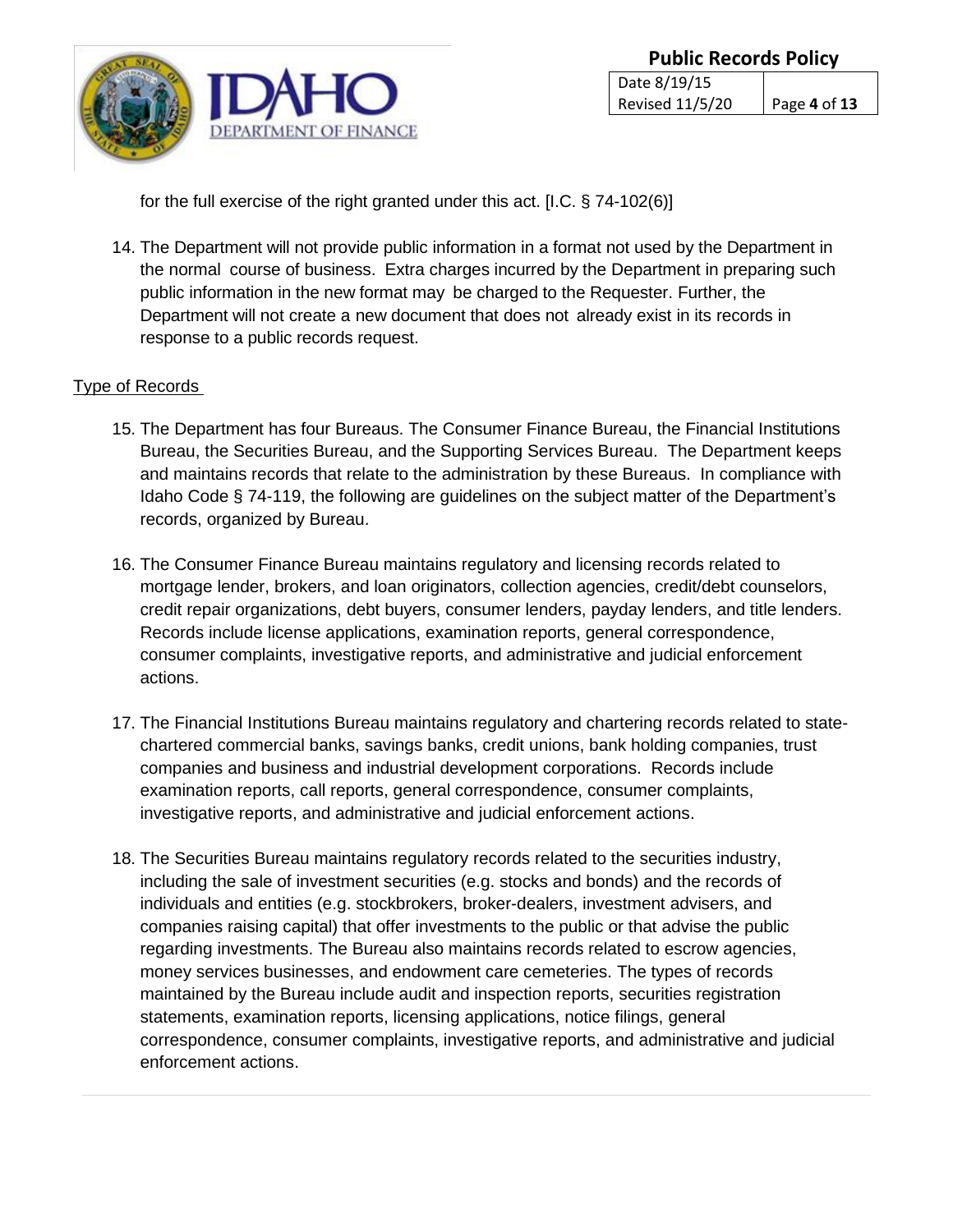

19. The Supporting Services Bureau maintains records related to the administration of the Department. These records include budgeting records, purchasing records, personnel records, general correspondence, and other documents related to management of the Department.

## Common Exemptions

- 20. While many of the Department's records are available to the public, certain records may be withheld from disclosure due to specific exemptions to public disclosure as defined in the Public Records Act. The following examples include some, but not all, exemptions that may apply to Department records. Most records of a personal nature are exempt pursuant to Idaho Code § 74-106. Information obtained as part of an inquiry into a person's fitness to be granted or retain a license is exempt pursuant to Idaho Code § 74-106(9). Examination, operating, or condition reports, and all documents related thereto, are exempt pursuant to Idaho Code § 74-107(5). All confidential communications, which are communications between a bank, bank holding company, trust company, savings and loan association or credit union and the Department that is not designed or intended for disclosure to any other party, are exempt pursuant to Idaho Code §§ 74-104(1) and 26-1111. Investigative reports are exempt pursuant to Idaho Code § 74-124 if the production of them would interfere with any enforcement proceeding, deprive a person of a right to impartial adjudications, constitute an unwarranted invasion of personal privacy, or disclose the identity of a confidential source.
- 21. The following exemptions apply to the Uniform Securities Act pursuant to Idaho Code section 74-111:

*EXEMPTION FROM DISCLOSURE — RECORDS RELATED TO THE UNIFORM SECURITIES ACT. Except as otherwise determined by the Director of the Department of Finance pursuant to section 30-14-607(c), Idaho Code, the following records are exempt from disclosure:*

- *(1) A record obtained or created by the director of the Department of Finance or a representative of the director in connection with an audit or inspection under section 30-14-411(d), Idaho Code, or an investigation under section 30-14-602, Idaho Code;*
- *(2) A part of a record filed in connection with a registration statement under section 30-14- 301, Idaho Code, and sections 30-14-303 through 30-14-305, Idaho Code, or a record under section 30-14-411(d), Idaho Code, that contains trade secrets or confidential information if the person filing the registration statement or report has asserted a claim of confidentiality or privilege that is authorized by law;*
- *(3) A record that is not required to be provided to the director of the department of finance or filed under chapter 14, title 30, Idaho Code, and is provided to the director only on the*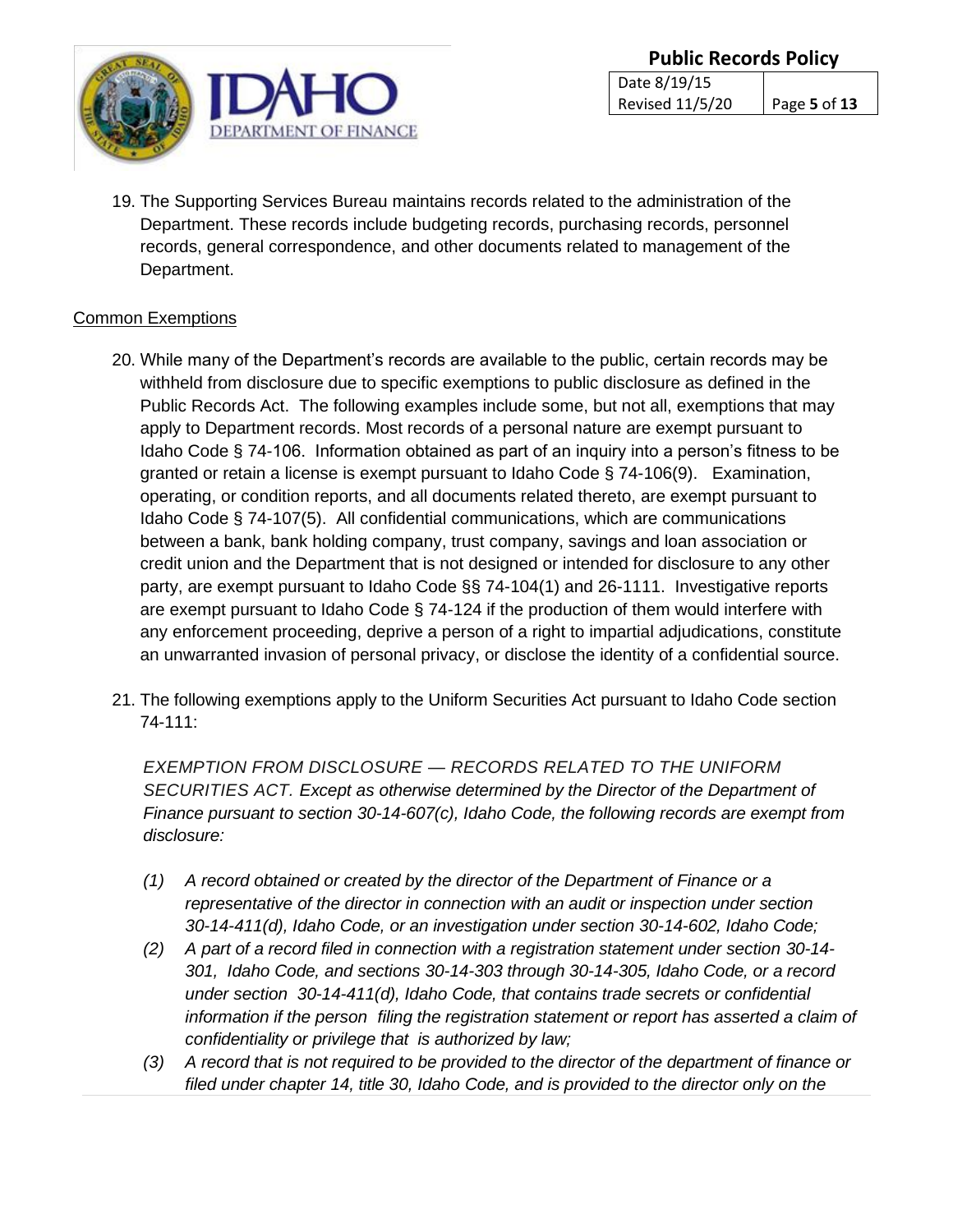

*condition that the record will not be subject to public examination or disclosure;*

- *(4) A nonpublic record received from a person specified in section 30-14-608(a), Idaho Code; and*
- *(5) Any social security number, residential address unless used as a business address, and residential telephone number unless used as a business telephone number, contained in a record that is filed pursuant to chapter 14, title 30, Idaho Code.*

## Requests from Attorneys

22. When Department receives a PRR from an attorney or law office, review by the Office of the Attorney General (OAG) shall be sought before the request is filled or denied.

### Communications to or from the Attorney General's Office

23. If a PRR potentially encompasses any communications to or from the OAG, review by the OAG shall be sought before the request is filled or denied.

### Active Enforcement Actions and Litigation

- 24. When the Department receives a PRR seeking to inspect or take a copy of materials that consist of investigatory records related to an ongoing or pending enforcement action or litigation, review by the OAG shall be sought before the request is filled or denied.
- 25. If a Department official or employee knows that a particular matter within the scope of a PRR has been the source of litigation or enforcement action in the past, they shall contact the OAG to ensure that such matters are no longer active before the request is filled or denied.

### Personnel Information

26. When Department receives a PRR for personnel information, it shall be routed through human resources before the request is filled or denied.

### Denial of Public Records Requests

27. Certain records may be withheld from disclosure due to their confidential nature. The exemptions to public records disclosure are described in the Idaho Public Records Law, and some of the more common ones for the Department's records are set forth above.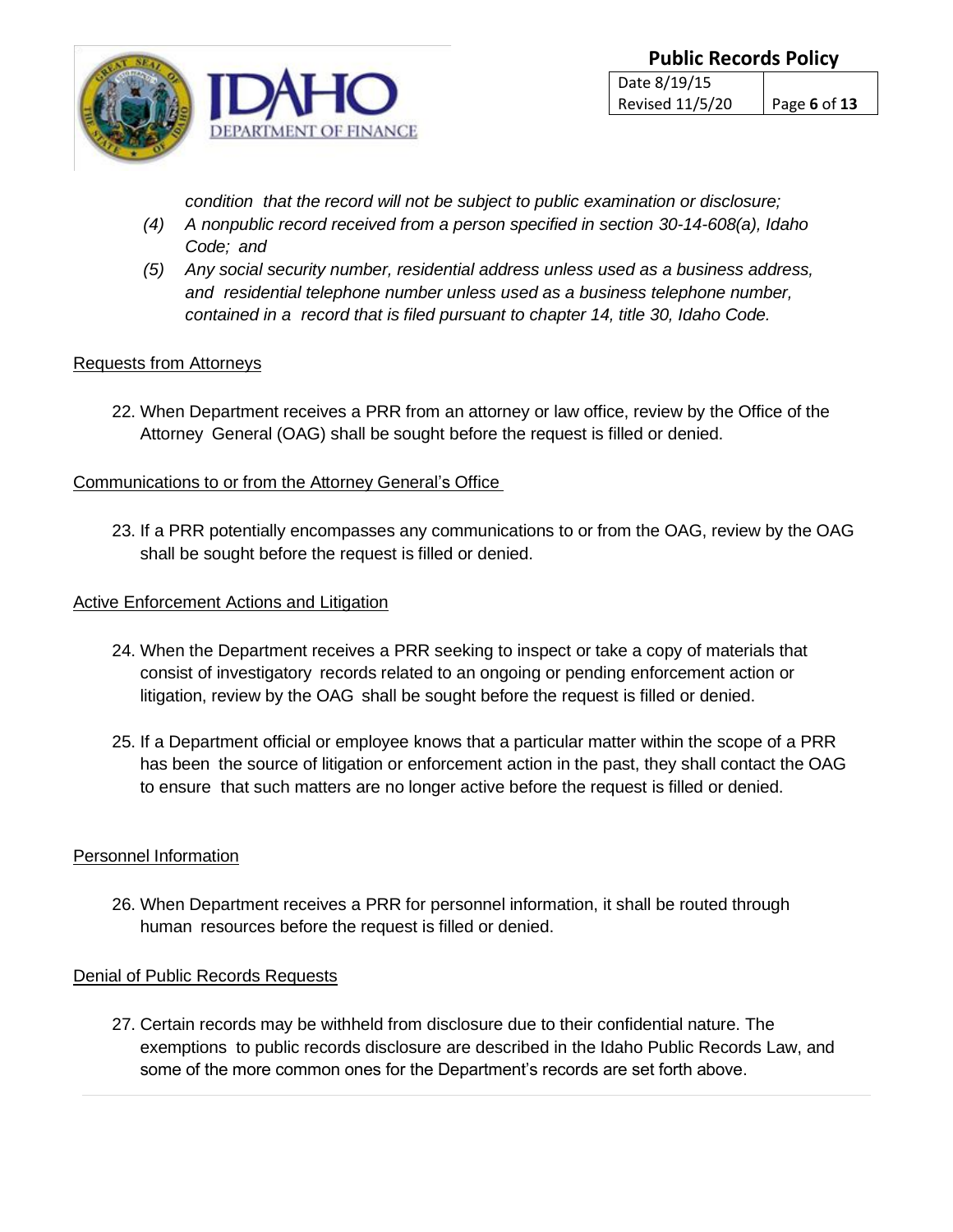

- 28. If the Department denies the Requester's request for examination or copying of public records or denies the request in part, the Department shall notify the Requester in writing of the denial or partial denial of the request for the public records. [I.C. § 74-103(3)]
- 29. The notice of denial or partial denial shall state that a Deputy Attorney General reviewed the request or that the Department has had an opportunity to consult with an attorney regarding the request and has chosen not to do so. The notice of denial or partial denial shall also indicate the statutory authority for the denial and clearly indicate the Requester's right to contest the denial or partial denial. [I.C. § 74-103(4)]
- 30. If the Department fails to respond to a public records request that has been properly made, the request shall be deemed to be denied within ten (10) working days following receipt of the request by the Department. [Idaho Code § 74-103(2)]
- 31. If the Department determines that certain information included in a public record that is requested is exempt, it will redact such information from the public record before it will provide a copy of such record in response to a PRR.

# Requester's Rights if Request is Denied or Partially Denied

- 32. The sole remedy for a person aggrieved by the denial of a request for disclosure is to institute proceedings in the district court of Ada County to compel the Department to make the information available for public inspection. The petition contesting the Department's denial shall be filed within one hundred eighty (180) calendar days from the date of mailing of the notice of denial or partial denial by the Department. The time for responsive pleadings and for hearings in such proceedings shall be set by the court at the earliest possible time, but in no event beyond twenty-eight (28) calendar days from the date of the filing. [ I.C. § 74-115(1)]
- 33. The Department shall keep all documents or records in question until the end of the appeal period, until a decision has been rendered on the petition, or as otherwise statutorily provided, whichever is longer. [I.C. § 74-115(2)]

# Copying of Records

34. Where the number of copies of public records that will be provided by the Department in response to a public records request is less than one hundred (100) pages, the Department will copy the public records and mail them or otherwise provide them to the Requester. If the number of public records to be provided exceeds one hundred (100) pages, the Department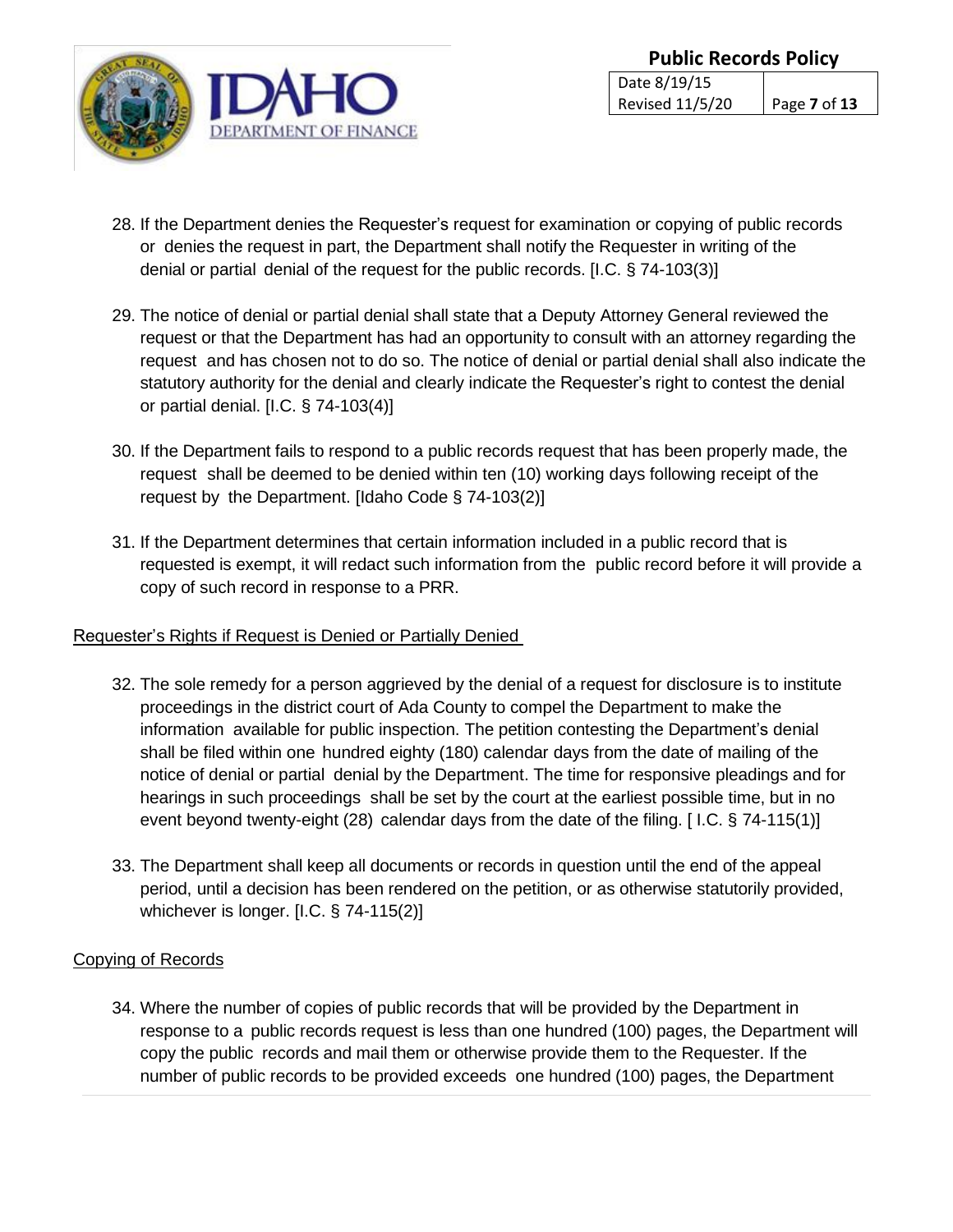

may contact the Requester and arrange an appointment for the Requester to visit the Department's offices in Boise, Idaho, to examine the public records and determine which public records the Requester wishes to be copied. Such appointments will generally occur during the regular office hours of the Department, which are Monday through Friday from 8:00 a.m. to 5:00 p.m., except for state holidays.

## Copying Fee Schedule

- 35. Except for fees that are authorized or prescribed under other provisions of Idaho law, no fee shall be charged for the first two (2) hours of labor in responding to a request for public records, or for copying the first one hundred (100) pages of paper records that are requested. [I.C. § 74- 102 (10)(a)]
- 36. Under Idaho Code Section 74-102(10)(c) the Department has established a copying fee schedule concerning public records requests. The fee may not exceed the actual cost to the Department of copying such records. The actual cost shall generally not include any administrative or labor costs resulting from locating and providing a copy of the public record; however, the Department may establish a fee to recover the actual labor cost associated with locating and copying public records, if:
	- (a) The request is for more than one hundred (100) pages of paper records;

(b) The request includes records from which nonpublic information must be deleted;

(c) The actual labor associated with responding to requests for public records in compliance with the provisions of this chapter exceeds two (2) person hours. [I.C. § 74-102(10)(b)]

- 37. The Department may request advance payment of the cost of copying public records.  $[1.C. § 74- 102(12)]$
- 38. In providing a duplicate of a computer tape, computer disc, microfilm or similar or analogous record system containing public information, the Department may charge a fee, uniform to all persons that does not exceed the sum of the following:
	- (a) The Department's direct cost of copying the public information in that form;

(b) The standard cost, if any, of selling the same public information in the form of a publication; (c) The agency's cost of conversion, or the cost of conversion charged by a third party if the existing electronic record is converted to another electronic form. [I.C. § 74-102(10)(d)]

39. If the Department determines that circumstances reasonably require, it may use a commercial copying service to photocopy public records in response to a public records request. In such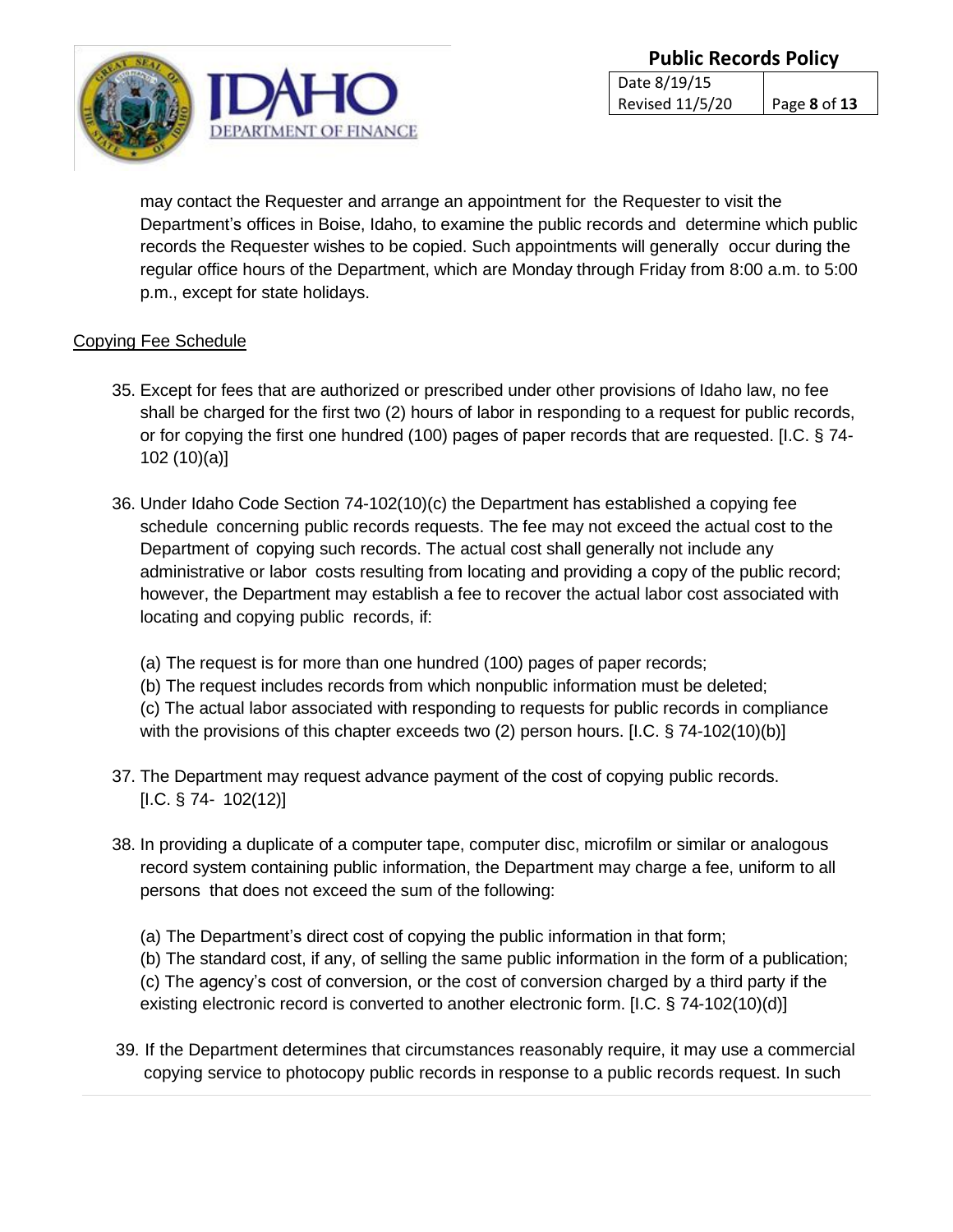

cases, the Requester shall be responsible for the amounts charged by the commercial copying service if the cost is \$5.00 or more. The Department will make reasonable efforts to inform the Requester beforehand that it will use a commercial copying service and provide a reasonable estimate of the anticipated costs to the Requester. The Requester may be required to pay such charges prior to the Department arranging for the commercial copying service to copy the public records responsive to the request.

- 40. If the Department has reason to believe that a Requester or group of Requesters is attempting to break down a large request for copies of public records into a series of smaller requests for the purpose of avoiding the imposition of charges, the Department will aggregate such requests for the purpose of determining appropriate charges and will impose charges accordingly.
- 41. When copies or printouts are duplexed, each side of a sheet of paper on which print appears shall be treated as a separate copy for the purposes of charges due.
- 42. Idaho sales tax shall be assessed to the Requester on all charges payable to the Department for copying fees and other costs incurred by the Department in responding to a public records request.
- 43. A Requester is not responsible for payment of charges incurred by such request, if the Requester demonstrates that the Requester's examination and/or copying of public records:
	- a) Is likely to contribute significantly to the public's understanding of the operations or activities of the government;
	- b) Is not primarily in the individual interest of the Requester including, but not limited to, the Requester's interest in litigation in which the Requester is or may become a party; and
	- c) Will not occur if fees are charged because the Requester has insufficient financial resources to pay such fees.
- 44. Any request to waive otherwise chargeable costs and fees made by a Requester must be supported by the demonstration referenced in I.C. § 74-102(10)(f).
- 45. The Department may seek additional information from a Requester to demonstrate qualification for a fee waiver.
- 46. All requests for a waiver shall be evaluated on a case-by-case basis. Any response to a request for a fee waiver shall be reviewed by the OAG.
- 47. The Department fee schedule will not exceed reasonable labor costs necessarily incurred in responding to a public records request. Fees, if charged, shall reflect the personnel and quantity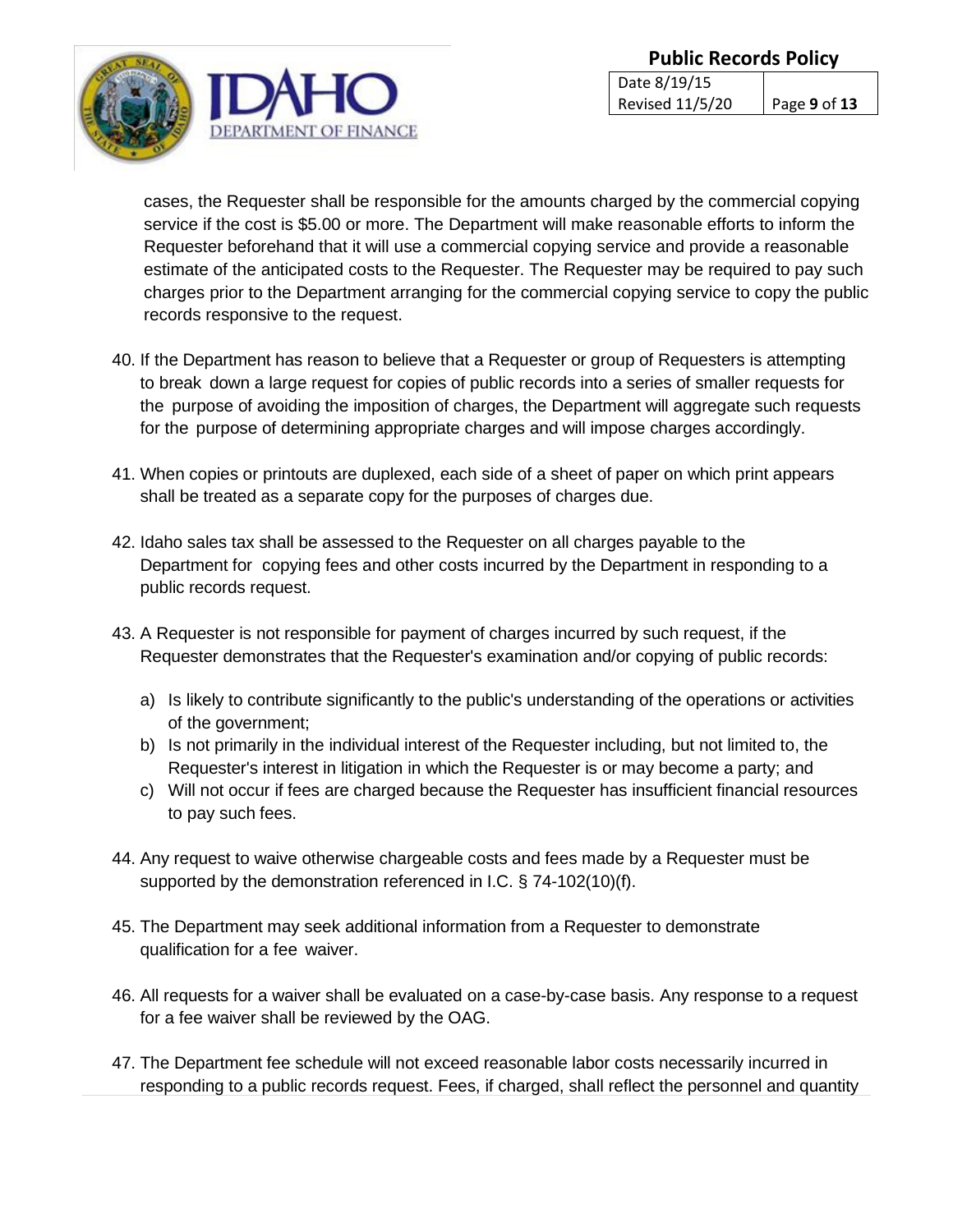

of time that are reasonably necessary to process the request. Fees for labor costs shall be charged at the per hour pay rate of the lowest paid employee that is necessary and qualified to process the request. If a request requires redactions to be made by an attorney, the rate charges shall be no more than the per hour rate of the lowest paid attorney on staff.

### Shipping and Mailing Fees

48. Where copies of public records provided by the Department in response to a public records request are mailed or shipped to the Requester and the cost is \$5.00 or more for such mailing or shipping, the Requester shall be responsible for reimbursement to the Department of the actual mailing or shipping cost incurred by the Department. The Department may require that the Requester pay such charges in advance of the mailing or shipping of the public records responsive to the request.

#### Advance Notice to Requester of Charges due for Public Records

- 49. When it appears to the Department that its response to a public records request will subject the Requester to charges of \$5.00 or more, the Department may provide a reasonable estimate of the expected charges to the Requester prior to preparing the public records to be provided to the Requester. Once such reasonable estimate has been provided to the Requester, the Department may require prepayment by the Requester prior to preparation of the public records.
- 50. The failure of the Department to provide a reasonable estimate to the Requester and to require prepayment of the charges due, does not excuse the Requester from the responsibility to pay to the Department the appropriate charges after the response to the request for public records has been provided.

### Billing and Fee Collection

- 51. Statements of fees by the Department shall be itemized to show the per-page costs for copies, and hourly rates of employees and attorneys involved in responding to the request, and the actual time spent on the public records request. No lump sum costs shall be assigned to any public records request. § 74-102(10)(g)
- 52. When a fee is charged for copying or printing public records and/or an associated Department out-of-pocket cost, the Requester shall be sent an itemized invoice conforming to the requirements of the above Idaho Code and shall not be billed for any lump sum costs. The Requester has 30 days to remit payment to Department.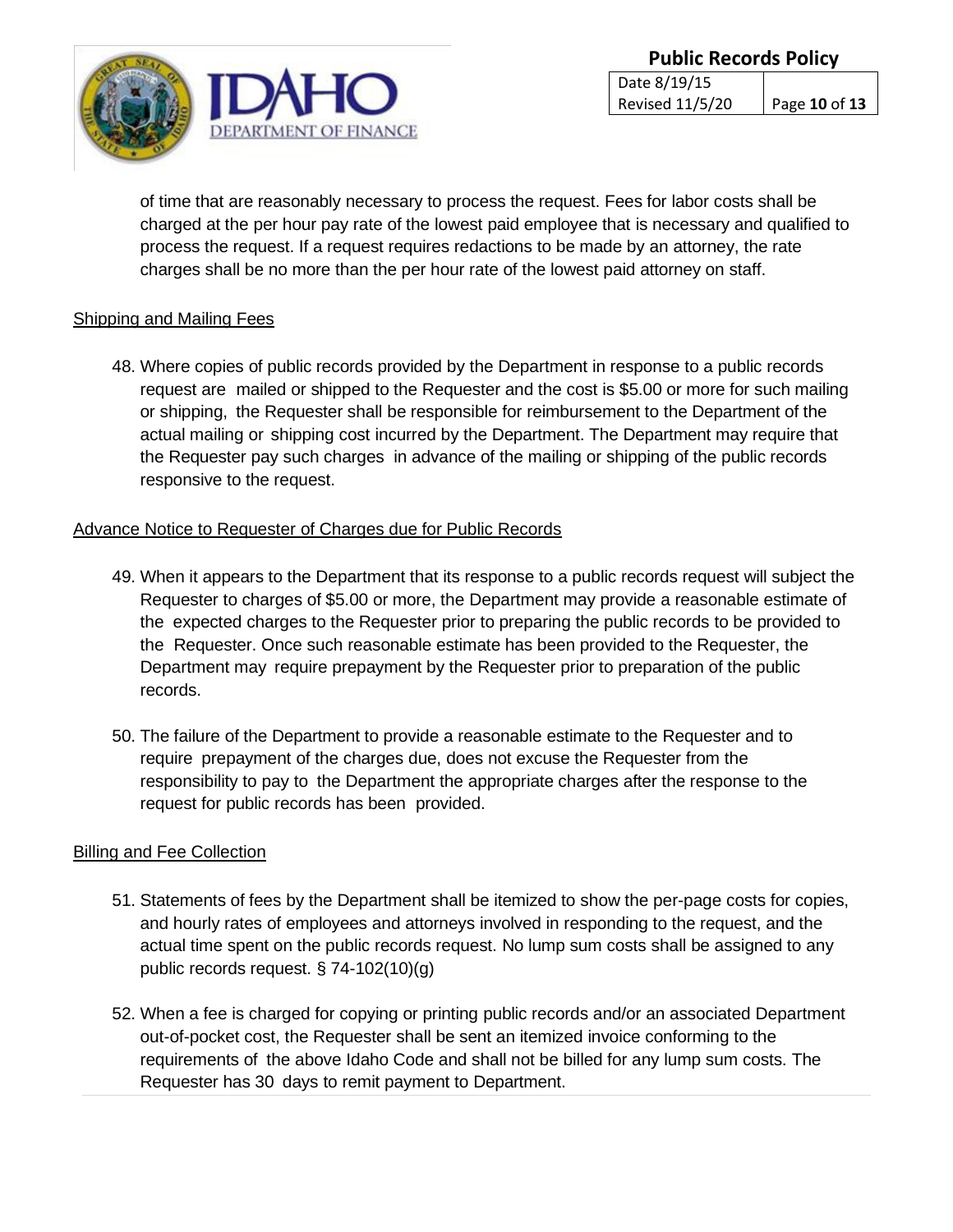

53. If a Requester has not remitted payment within 30 days and remains delinquent on such payment, Department will disclose and allow examination of the requested records but will not undertake any actions that would result in additional fees under the fee schedule until the overdue payment has been remitted.

## **Penalty**

54. Under Idaho Code Section 74-117, a court may assess a civil penalty of up to \$1,000 if a public official has deliberately and in bad faith improperly refused a legitimate request for inspection or copy of public records.

## **Immunity**

55. Under Idaho Code Section 74-118, a public agency, public official, or Custodian will not be liable for any loss or damage based upon the release of a public record governed by the Act if the public agency, public official, or Custodian acted in good faith in attempting to comply with the provisions of the Act.

\* \* \*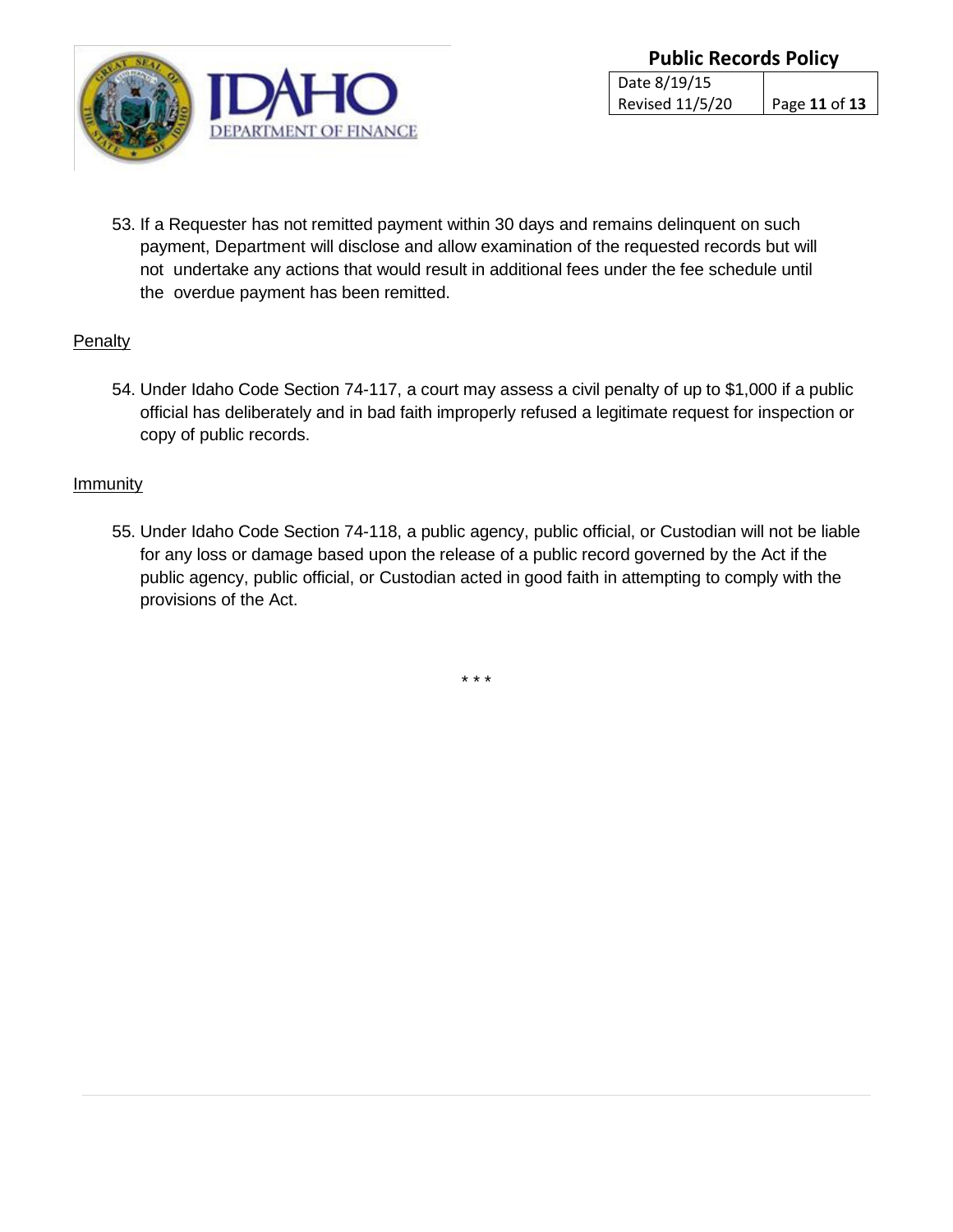

## Appendix A. Department Public Records Request Fee Schedule

Idaho Code §74-102 authorizes Department to establish fees to recover actual costs associated with locating and copying documents in responding to a public records request (PRR). Except for fees that are authorized or prescribed under other provisions of Idaho law, no fee shall be charged for the first two

(2) hours of labor in responding to a PRR or for copying the first one hundred (100) pages of public records requested. Department has established fees to recover the actual costs associated with locating and copying documents if:

- The request is for more than one hundred (100) pages of paper records.
- The request includes records from which nonpublic information must be deleted.
- The actual labor associated with responding to the request exceeds two (2) person hours.

Pursuant to Idaho Code §74-102, Department established the following Public Records Request Fee Schedule:

| <b>Idaho Code</b><br>Reference | <b>Type of Work Involved</b>                                                                                                                     | <b>Charges</b>                                                                                                                                                                          |
|--------------------------------|--------------------------------------------------------------------------------------------------------------------------------------------------|-----------------------------------------------------------------------------------------------------------------------------------------------------------------------------------------|
| 74-102(10)(a)                  | Photocopying less than 100 pages on<br>standard $8 \frac{1}{2} \times 11$ paper where no<br>redacting of confidential information is<br>required | No charge                                                                                                                                                                               |
| 74-102<br>$(10)(c)$ , (e)      | Photocopying on paper other than standard 8<br>$\frac{1}{2}$ x 11 paper (e.g. blueprints, maps, etc.)                                            | Actual copying cost & labor rate<br>to be determined at time<br>request is submitted if<br>applicable,                                                                                  |
| 74-102<br>(10)(b),(c),(e)      | Photocopying more than 100 pages on<br>standard $8\frac{1}{2} \times 11$ paper                                                                   | .10 per page (black & white)<br>\$.50 per page (color) (counting<br>only the pages in excess of 100)<br>& labor rate to be<br>determined at time request<br>is submitted, if applicable |
| 74-102 (10)(c)                 | Retrieval of archived information                                                                                                                | Out of pocket cost & labor rate<br>to be determined at time<br>request is submitted, if<br>applicable                                                                                   |